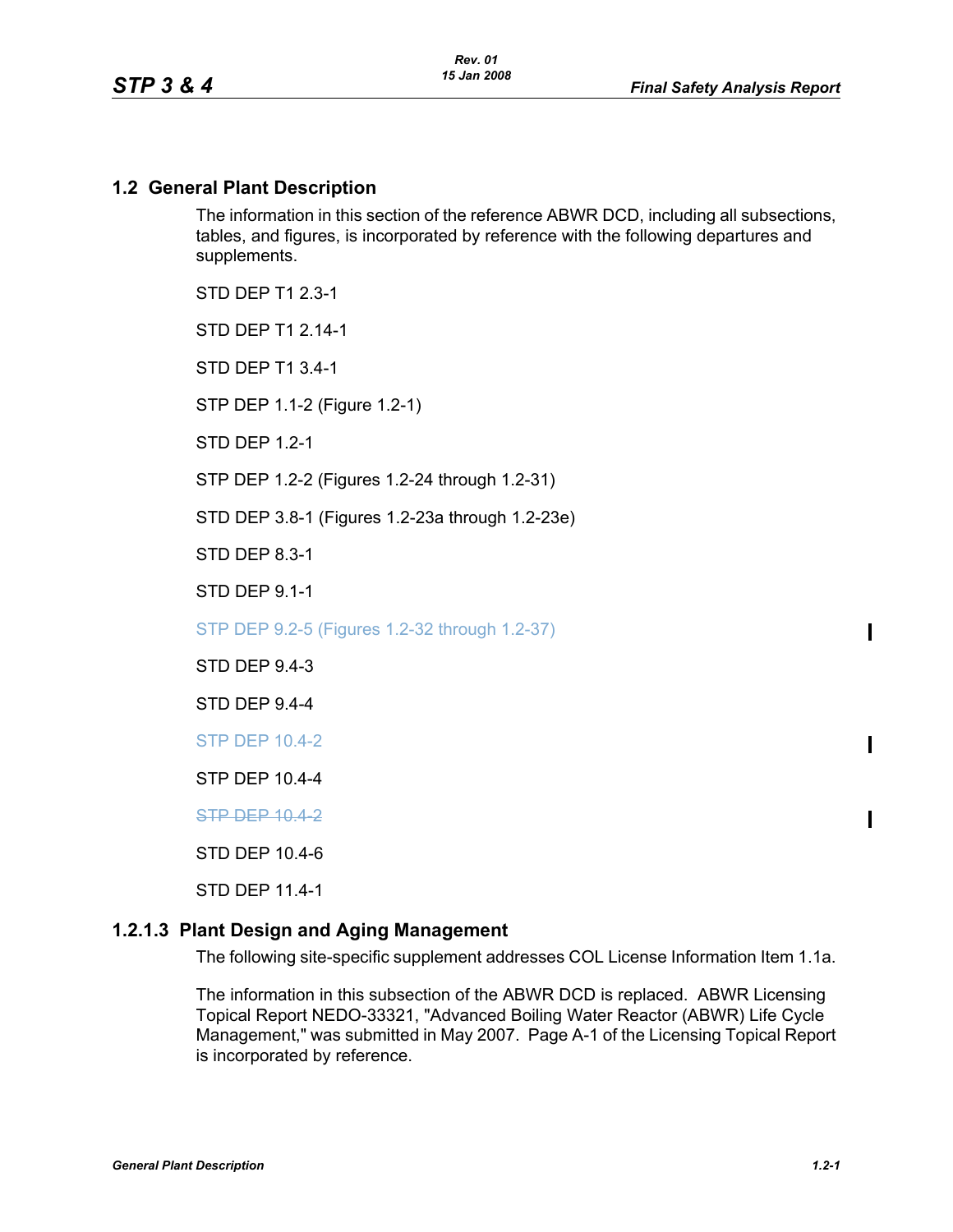# **1.2.1.1.1 Site Location**

The information in this subsection of the reference ABWR is incorporated by reference with the following site-specific supplement.

STP 3 & 4 are located on the existing South Texas Project (STP) site. The 12,200 acre site is located in a rural area of south central Matagorda county. STP 3 & 4 are located near the Main Cooling Reservoir which has sufficient capacity to serve as main condenser heat sink. The Colorado River provides makeup water to the Main Cooling Reservoir.

# **1.2.2.1.2.3 Geology and Seismology**

The information in this subsection of the reference ABWR is incorporated by reference with the following site-specific supplement.

The Ultimate Heat Sink and Reactor Service Water Piping Tunnel are designed to the site-specific SSE acceleration.

# **1.2.2.2.2.1 Main Steamline Isolation Valves**

### STD DEP T1 2.3-1

*All pipelines that both penetrate the containment and offer a potential release path for radioactive material are provided with redundant isolation capabilities. Isolation valves are provided in each main steamline to isolate primary containment upon receiving an automatic or manual closure signal. Each is powered by both pneumatic pressure and spring force. These valves fulfill the following objectives:* prevent excessive damage to the fuel barrier by limiting the loss of reactor coolant from the reactor vessel resulting from either a major leak from the steam piping outside the containment or a malfunction of the pressure control system resulting in excessive steam flow from the reactor vessel*.*

- *(1) Prevent excessive damage to the fuel barrier by limiting the loss of reactor coolant from the reactor vessel resulting from either a major leak from the steam piping outside the containment or a malfunction of the pressure control system resulting in excessive steam flow from the reactor vessel.*
- *(2) Limit the release of radioactive materials by isolating the RCPB in case of the detection of high steamline radiation.*

# **1.2.2.3.10 Steam Bypass and Pressure Control System**

#### STD DEP 10.4-6

*A turbine bypass system is provided which passes steam directly to the main condenser under the control of the pressure regulator. Steam is bypassed to the condenser whenever the reactor steaming rate exceeds the load permitted to pass to the turbine generator. The turbine bypass system has the capability to shed 40%* 33% *of the turbine-generator rated load without reactor trip or operation of safety/relief*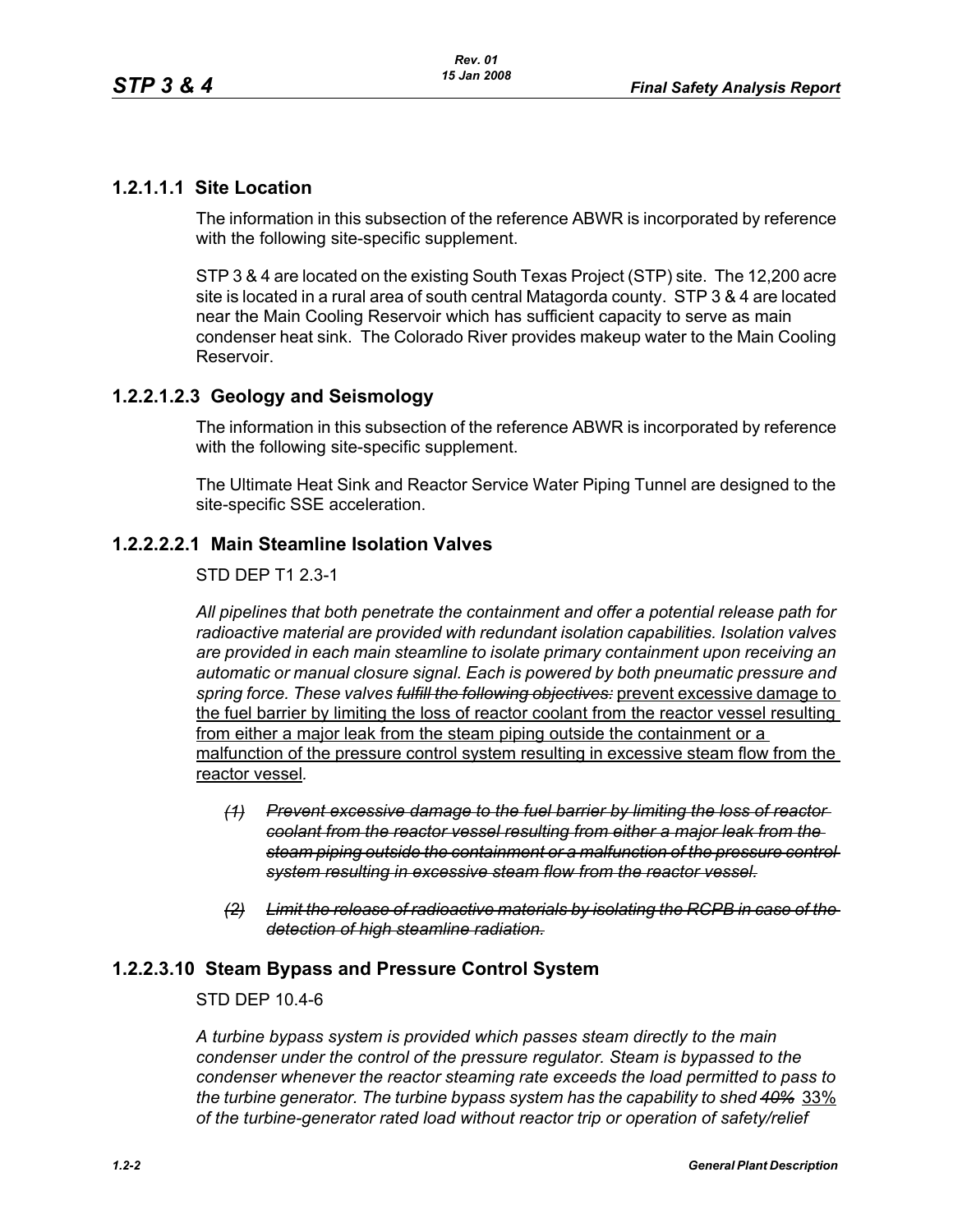*valves. The pressure regulation system provides main turbine control valve and bypass valve flow demands so as to maintain a nearly constant reactor pressure during normal plant operation. It also provides demands to the recirculation system to adjust power level by changing reactor recirculation flow rate.*

### **1.2.2.3.11** *Process* **Plant** *Computer* **Functions (***Includes PMCS,* **PGCS)**

STD DEP T1 3.4-1

Online plant computer functions *process computers are provided to monitor and log process variables and make certain analytical computations. The performance and power generation control systems are included*.

### **1.2.2.3.13 CRD Removal Machine Control Computer**

STD DEP 9.1-1

*The CRD handling* equipment local operation panel *machine control computer provides automatic positioning, continuous operation and prevention of erroneous operation in the stepwise removal and installation of CRDs from the remote control room.*

### **1.2.2.5.3 Leak Detection and Isolation System**

STD DEP T1 2.14-1

*(10) Isolates the flammability control system lines*

*(11* 10*) Isolates the drywell sumps drain lines*

*(12* 11*) Isolates the fission products monitor sampling and return lines*

*(13* 12*) Initiates withdrawal of the automated traversing incore probe*

#### **1.2.2.8.6** *Multiplexing System* **Data Communication**

STD DEP T1 3.4-1

Data communication is accomplished by *The Multiplexing System provides redundant and distributed control and instrumentation data communications networks to support the monitoring and control of interfacing plant systems. The* equipment *system includes electrical devices and circuitry (such as* remote interface *multiplexing units, bus controllers, formatters and data buses) that connect sensors, display devices, controllers, and actuators which are part of these plant systems. The* data *commuication* communication function *Multiplexing System also includes the associated data acquisition and communication software required to support its function of plant-wide data and control distribution.*

# **1.2.2.10.13 Solid Waste Management System**

STD DEP 11.4-1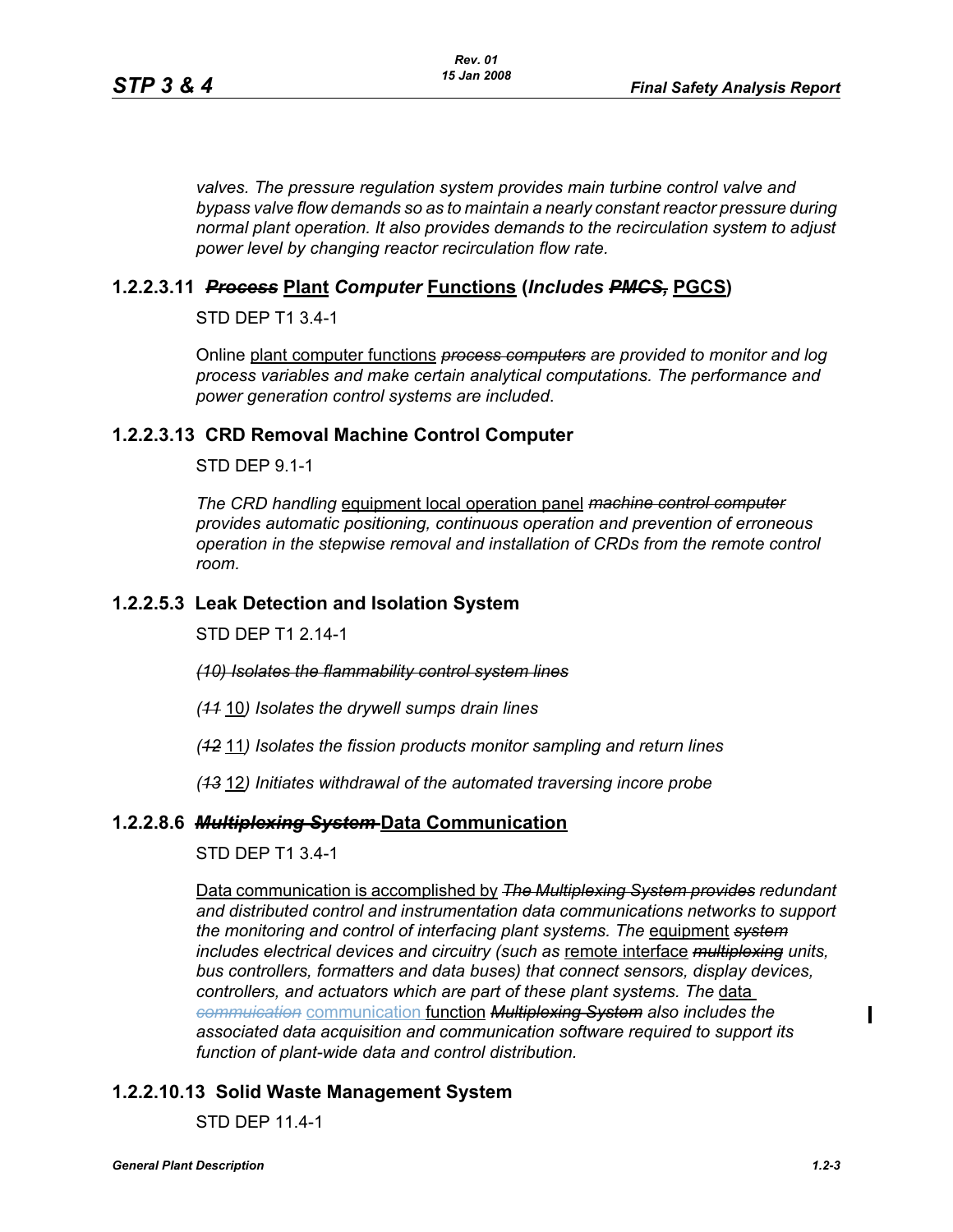*The Solid Waste Management System provides for the safe handling, packaging, and short-term storage of radioactive solid and concentrated liquid wastes that are produced. Wet waste processed by this system is transferred to the solidification system, where it is solidified in containers. Dry active waste is surveyed and disposed of whenever possible via the provisions of 10 CFR 20.302 (a). The remaining combustible waste is compacted. Incinerator ash is compacted waste and shipped in containers for offsite disposal.* Refer to Section 11.4 for a complete description of the solid waste management system.

# **1.2.2.11.14 Condensate Purification System**

STP DEP 10.4-4

*Each unit is served by a 100% capacity condensate cleanup system, consisting of high efficiency filters followed by deep-bed demineralizer vessels designed for parallel operation. One demineralizer vessel is a spare. The condensate cleanup system with instrumentation and automatic controls is designed to ensure a constant supply of high-quality water to the reactor.*

# **1.2.2.11.21 Main Condenser**

STP DEP 10.4-2

*The main condenser is a multipressure* single-pressure*, three-shell deaerating type condenser or single pressure design as dictated by the site specific circulating water system and power generating heat sink. During plant operation, steam expanding through the low pressure turbines is directed downward into the main condenser and is condensed. The main condenser also serves as a heat sink for the turbine bypass system, emergency and high level feedwater heater and drain tank dumps, and various other startup drains and relief valve discharges.*

# **1.2.2.13 Station Electrical System**

STD DEP 8.3-1

The standard design departure describing the conversion of the medium voltage electrical system from a single 6.9 kV system to a dual 13.8 kV/4.16 kV system was provided in ABWR Licensing Topical Report NEDE-33335, "Advanced Boiling Water Reactor (ABWR) Plant Medium Voltage Electrical System Design," dated May 2007. Marked up pages 1.2-32 through 1.2-34 in Appendix B of the Licensing Topical Report are incorporated by reference.

# **1.2.2.14.1 Reserve Auxiliary Transformers**

STD DEP 8.3-1

*The reserve auxiliary transformer provides the alternate preferred feed for the Class 1E buses M/C, E, F, and G. It also provides an alternate feed to non-Class 1E 6.9 kV buses.*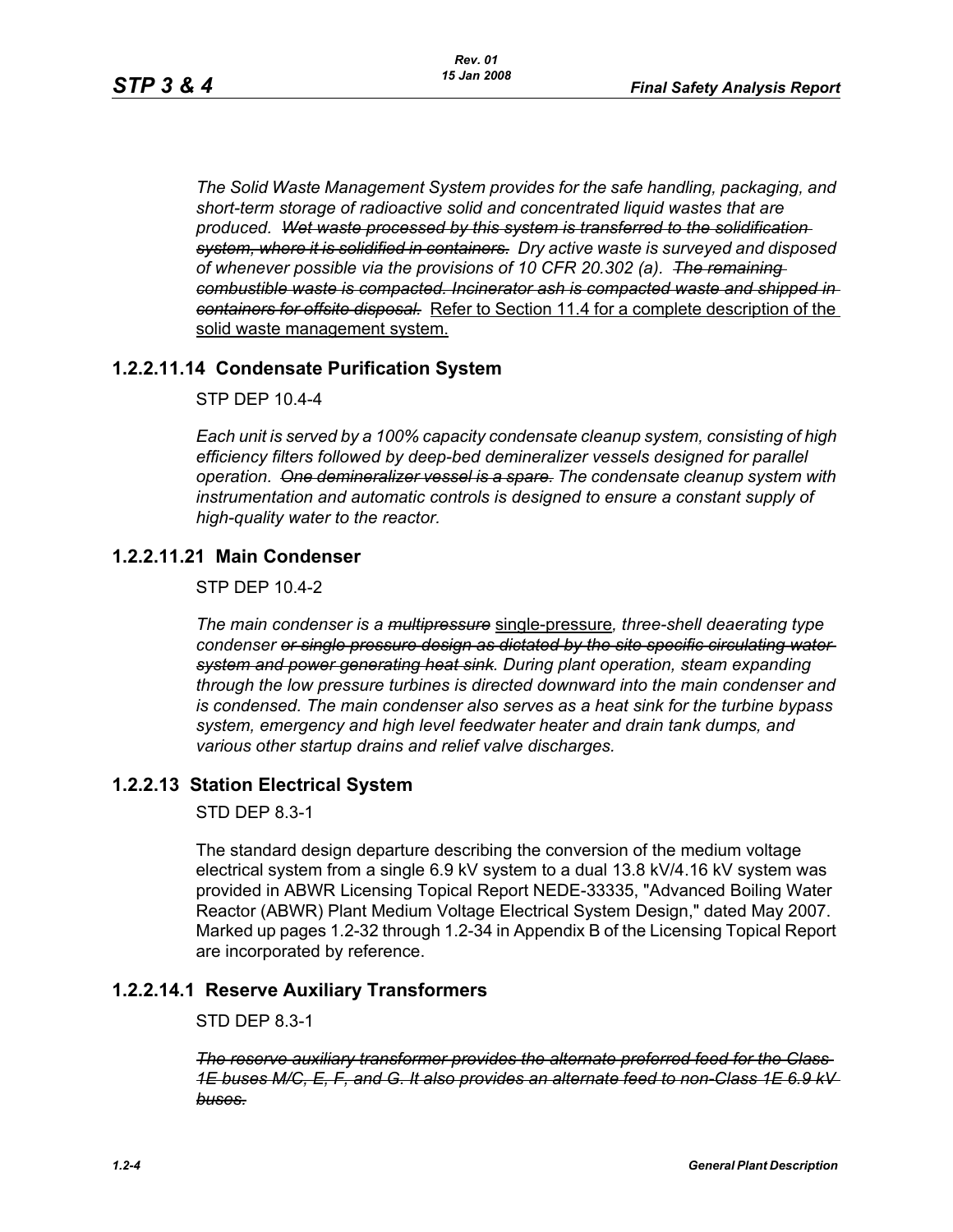Each reserve auxiliary transformer provides alternate preferred feeds to two power generation buses and can feed any of the three plant investment protection buses and any of the three Class 1E 4.16 kV buses.

### **1.2.2.15.8 Flammability Control System**

STD DFP T1 2 14-1

The Flammability Control System was eliminated in accordance with ABWR Licensing Topical Report NEDE-33330P, "Advanced Boiling Water Reactor (ABWR) Hydrogen Recombiner Requirements Elimination," dated May 2007.

### **1.2.2.16.5 Heating, Ventilating and Air Conditioning**

#### STD DEP 9.4-4

*(9)* The Turbine Island HVAC System maintains environmental conditions in the Turbine Building and the Electrical Equipment areas.

#### STD DEP 9.4-3

*(10)* The Service Building HVAC System maintains environmental conditions in the Service Building, including clean areas such as the Technical Support Center and Operations Support Center during emergency conditions.

The following site-specific supplement addresses COL License Information Item 9.17.

*(11)* The Radwaste Building HVAC System is engineered and designed to provide proper environmental conditions within all areas of the Radwaste Building during normal plant operation.

#### **1.2.2.16.5.1 Potable and Sanitary Water System**

The information in this subsection of the reference ABWR is incorporated by reference with the following site-specific supplement.

*The potable and sanitary water includes conceptual site-specific designs of a potable water system, a sanitary water system, a sewage treatment system, and a separate non-radioactive drain system. These systems are summarized in Subsections 9.2.4.1.3, 9.2.4.3.2, and 9.3.3.2.3, respectively.*

#### **1.2.2.16.15 Control Building Annex**

STD DEP 1.2-1

The Control Building Annex houses the two Reactor Internal Pump Motor Generator sets, control panels, and the cooling water lines, HVAC system, and electrical lines that support the MG sets.

 $\mathbf I$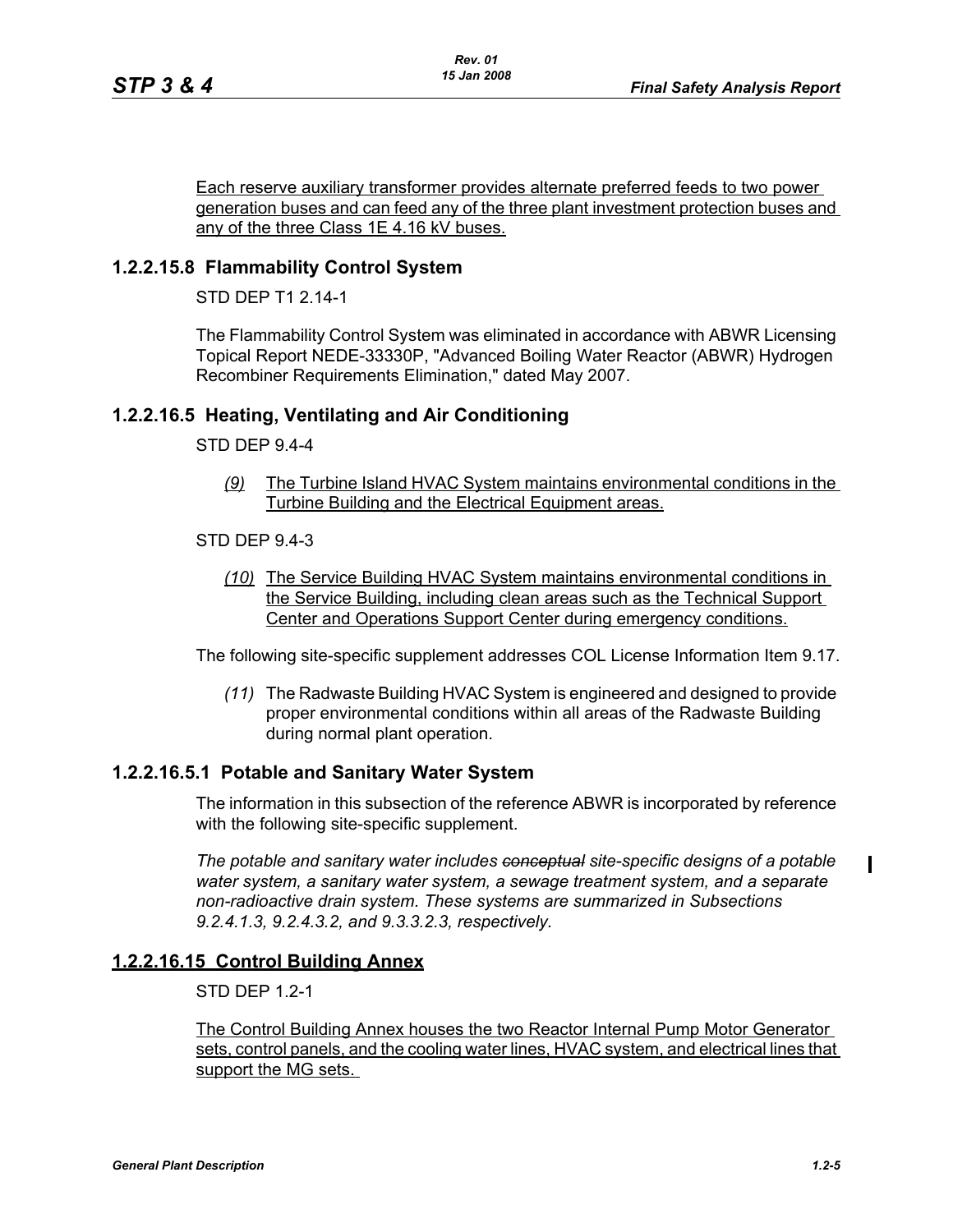# **1.2.3 COL License Information**

# **1.2.3.1 Plant Design and Aging Management**

The information in this subsection of the reference ABWR DCD is deleted. The information required by COL Information Item 1.1a is provided in Subsection [1.2.1.3.](#page-0-0)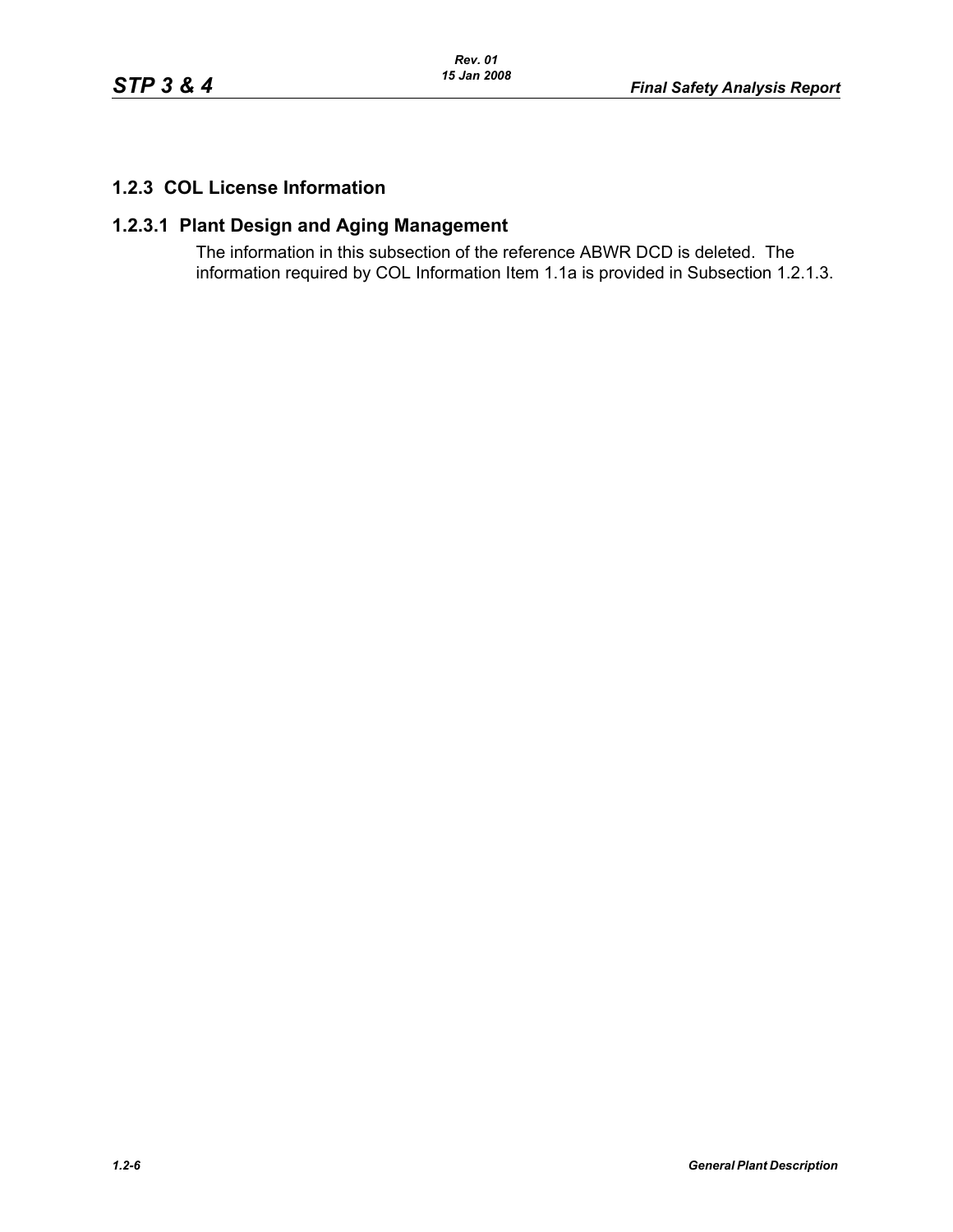

| Reactor Building<br><b>Turbine Building</b><br>Control Building<br>Radwaste Building<br>4<br>5<br>Service Building<br>6<br>Safety Intake Building<br>Circulating Water Piping<br>Fire Pressure Pumphouse<br>9<br>15<br>Warehouse<br>16<br>Machine Shop<br>17<br>Ultimate Heat Sink<br>19<br>Main Transformers<br>20<br>Unit Auxiliary Transformers | 21<br>22<br>23<br>24<br>25<br>27<br>29<br>30<br>33<br>34<br>35<br>42<br>43 | Reserve Transformer<br>Condensate Storage Tank<br>Nitrogen Storage<br>Emergency D/G Fuel Oil Tanks<br>CT & Aux Boiler Fuel Oil Tank<br>Reactor Service Water Piping Tunnel<br>Controlled Extended Storage Area<br>Reserved for Future Use<br>Non-Nuclear Maint. Laydown<br>Nuclear Island Maint. Laydown<br>Future Radwaste Expansion Area<br>Controlled Warehouse<br>CT Generator Aux Transformer | 44<br>45<br>46<br>47<br>48<br>49<br>50<br>51<br>54<br>56<br>60<br>61<br>62 | RFP Variable Speed Drive Equip<br>Plant Stack<br>Radwaste Building Stack<br><b>CT Exhaust Stack</b><br><b>Auxiliary Boiler Stacks</b><br>Cryogenic C02 Storage<br>Hydrogen Storage<br><b>Ventilation Stack</b><br>Firewater Storage Tank<br>Demineralized Water Storage Tank<br><b>Control Building Annex</b><br>Maintenance Operation Facility<br>Offgas System Stack |
|----------------------------------------------------------------------------------------------------------------------------------------------------------------------------------------------------------------------------------------------------------------------------------------------------------------------------------------------------|----------------------------------------------------------------------------|----------------------------------------------------------------------------------------------------------------------------------------------------------------------------------------------------------------------------------------------------------------------------------------------------------------------------------------------------------------------------------------------------|----------------------------------------------------------------------------|------------------------------------------------------------------------------------------------------------------------------------------------------------------------------------------------------------------------------------------------------------------------------------------------------------------------------------------------------------------------|
|----------------------------------------------------------------------------------------------------------------------------------------------------------------------------------------------------------------------------------------------------------------------------------------------------------------------------------------------------|----------------------------------------------------------------------------|----------------------------------------------------------------------------------------------------------------------------------------------------------------------------------------------------------------------------------------------------------------------------------------------------------------------------------------------------------------------------------------------------|----------------------------------------------------------------------------|------------------------------------------------------------------------------------------------------------------------------------------------------------------------------------------------------------------------------------------------------------------------------------------------------------------------------------------------------------------------|

**Figure 1.2-1 Site Plan**